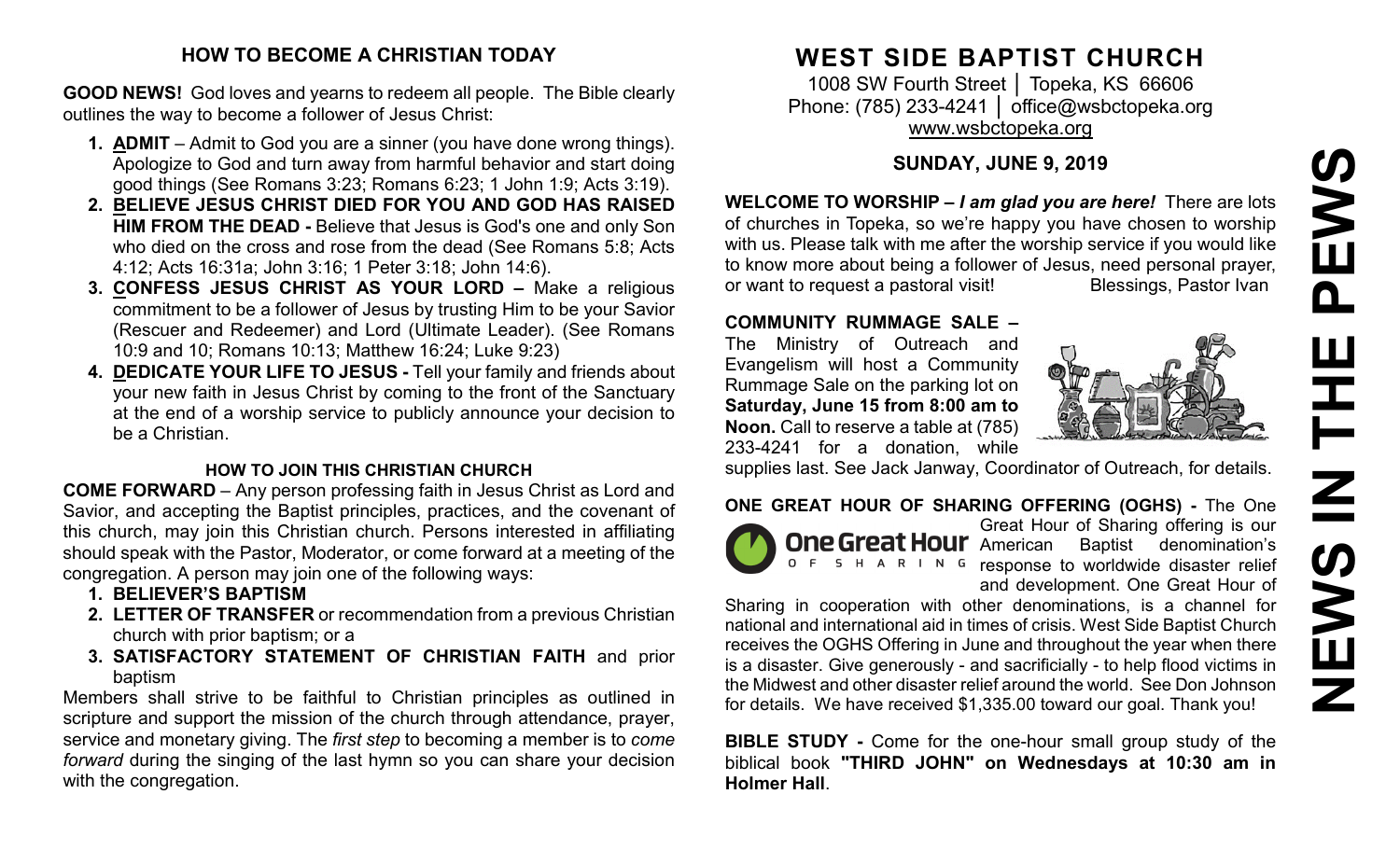**CAN YOU HELP WITH THE FOOD PANTRY?** – Clarence is asking for help with Harvesters on Wednesday afternoon's from 2:30 – 5:30 pm. We need people to help set it up and help with the distribution of food. Please let the office know if you are interested in helping.

#### **CHILDRENS ACTIVITY BAGS AND BULLETINS – We are**

**glad to have children in worship!** Activity bags filled with coloring pages, crayons, and other items are available for preschool and elementary-aged children near the sanctuary door. **Enjoy the kits and children's bulletins**. Please take



home your artwork. Place the packets on the front pew after the worship service so we can restock them.

## **COMMUNION MINISTERS –** Please sign-up on the bulletin board to deliver



the Lord's Supper (Holy Communion) to our Nursing Home and Homebound members on the first Sunday of a month. Lay Ministers will be working in pairs of two or teams. Pastor Ivan will provide training for all

communion ministers. We currently have eighteen Nursing Home and Homebound members to visit each month.

**FRUIT & VEGETABLE FOOD PANTRY –** Free bread, fruits, and vegetables on **Wednesday from 3:30 to 5:30 pm,** while supplies last at West Side Baptist Church, 1008 SW 4th St, Topeka. **May 2019 Report**: 922 individuals (468 adults, 362 children, plus 92 senior citizens) in 259 families were able to receive for free 5,199 pounds of bread, fruit,



milk, vegetables, and other items from the Fruit & Vegetable Food Pantry on Wednesday nights at West Side Baptist Church, 1008 SW. 4th St., Topeka. The Food Pantry will be open on Wednesdays in June (5, 12, 19, and 26) from 3:30 to 5:30 pm. The Pantry will be CLOSED all of July. Y-T-D totals: 4,039 individuals (1,968 adults; 1,602 children plus 438 senior citizens) in 1,124 families have received 23,114 lbs of free food in 2019. \*All food is available at no costs. Equal Opportunity. Contact the Church Office with concerns or questions: (785) 233-4241.

## **WEEKLY CALENDAR**

SUNDAY, JUNE 9 PENTECOST

 9:00 am Sunday School Cinema: "The Showman" 10:30 am Worship Service (S)

### **MONDAY, JUNE 10**

9:00 -11:00 am Baby Closet Ministry

## **TUESDAY, JUNE 11**

 6:00 pm Council of Ministries Meeting 6:00 pm Men's Chorus

#### **WEDNESDAY, JUNE 12**

| $10:30$ am       | Bible Study – Book of Jude (HH)             |
|------------------|---------------------------------------------|
| $1:00$ pm        | <b>Midtown Community Services (Meadows)</b> |
| $3:30 - 5:30$ pm | Fruit & Vegetable Food Pantry (FH)          |
| $5:00 - 7:00$ pm | <b>Baby Closet Ministry</b>                 |
| $5:30 - 7:00$ pm | No Supper or WWW until September            |
| $7:00$ pm        | No Choir Practice (S)                       |
|                  |                                             |

#### **THURSDAY, JUNE 13**

| $1:00 - 3:00$ pm                                        | <b>Baby Closet</b>                                            |
|---------------------------------------------------------|---------------------------------------------------------------|
| 7:00 - 8:00 pm                                          | WM NIA Empowerment Grant Com. (HH)                            |
| <b>FRIDAY, JUNE 14</b>                                  | <b>PASTOR'S DAY OFF</b>                                       |
| <b>SATURDAY, JUNE 15</b><br>$8:00 - N$ oon<br>$1:00$ pm | <b>Community Rummage Sale</b><br><b>Worship Team Practice</b> |
| <b>SUNDAY, JUNE 16</b>                                  | <b>FATHER'S DAY</b>                                           |
| $9:00$ am                                               | Sunday School Cinema: "The Showman"                           |
| $10:30$ am                                              | Worship Service (S)                                           |
| $2:00$ pm                                               | Mission's Meeting (HH)                                        |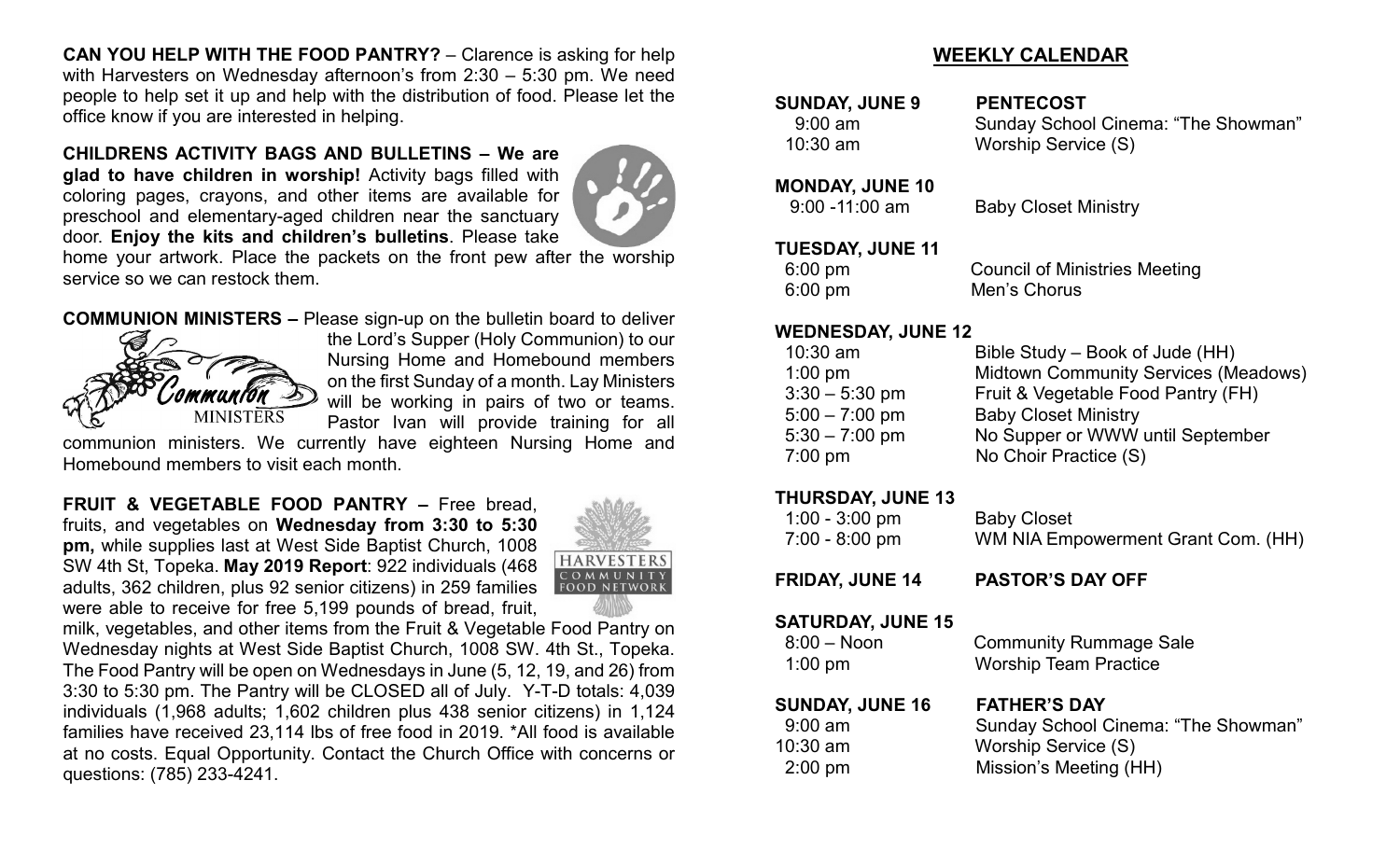# **IN OUR THOUGHTS AND PRAYERS**

Darren Abby – Health concerns (Pat & Joe Abby's son), palliative care Martha Beyer – Health concerns (California; Nancy Cottril's sister) Al & Bradley Carpenter – Health concerns Harry and Pat Carpenter – Health concerns Pat Carreno – Health concerns Guy Carreno - Health concerns (Tony Carreno's brother) Valerie Davis - Health concerns (radiation) (Bev McCurdy's friend) Fran Seymour-Hunter – Health concerns Charles Key – Health concerns (cancer) (Nelda Janway's brother) Nancy May – Health concerns Marie Merrifield – Health concerns Don and Jonesy Morris – Health concerns Carolyn Peck – Health concerns (James and Matthew Peck's grandmother) Becky and Terry Poe – Health concerns Jan Pukach – Health concerns Carolyn Roach – Health concerns (Nelda Janway's sister) Bob and Jill Roesler – Health concerns Keith Springer – Health concerns (Marianne Spano's brother) Larry Springer – Health concerns (Marianne Spano's brother) Linda Thomas – Health concerns (Atria 3415 SW 6th Ave, 66606) Lola Zab - Health concerns (Marianne Spano's sister)

## **HOMEBOUND & CARE FACILITIES:**

\*Portia Allbert \*Etta Landis –Capital Ridge \*June Cunningham – Brewster Place \*Renea May \*Shirley & Larry Dell \*Rogene Moody \*Helen Farrar –Plaza West \*Ken Paslay – Brookdale \*Gerald Haney – \*Theo Penny \*Russ Hunter – \*Edward Perkins \*Mary Lou Johnson – Aldersgate \*Juanita Plankinton \*Alice Kieffer \*Hazel Smith-Tindall

\*Linda Thomas – East Atria Pl

**RIDE TO CHURCH** - The Council has updated the time the van leaves on Sunday mornings because we have more people to pick-up. **The Church Van will leave the Church on Sundays at 8:00 AM.** If you or your children would like a ride to church please call Harry Carpenter, bus driver at (785) 608-3937 [no text messages] before 9:00 pm on Saturday. Please be ready and waiting at your door. The driver will honk twice and wait no more than five minutes before leaving to pick-up the next passengers. The van will not return for a second pick-up on the same day. Call Harry for more information or questions.

**SCRIPTURE READERS** – Sign-up to read the Old Testament scripture text this summer. Sign-up online at www.signupgenius.com or see Pastor for details.

**SUMMER CAMP –** The following students have registered for camps:

- Ryleigh Atkinson-McLaury Quest Camp at Green Lake June 23-29
- Aaron Poe Cross Wind (Gr: 6-8) July 8-12
- David Greuter Quest Camp at Green Lake, Wisc. June 23-29
- Jessa Greuter Quest Camp at Green Lake, Wisc. June 23-29
- Kaylee Shaw Quest Camp at Green Lake, Wisc. June 23-29
- Macy Greuter Quest Camp at Green Lake, Wisc. June 23-29
- Nathan Poe Cross Wind (Gr: 9-12) July 15-19
- Sage Poe Quest Camp at Green Lake, Wisc. June 23-29
- Tera Triggs Quest Camp at Green Lake, Wisc. June 23-29

#### *Send encourage notes:*

Cross Wind Camp, 8036 N Hoover Rd, Hesston, KS 67062 Quest Youth Camp, W2511 WI-23, Green Lake, WI 54941

**SUMMER SPECIAL MUSIC –** The Worship Committee is searching for persons, groups or talented individuals to share special music this summer. See Jan Mauck to share the name and contact information. The Worship Committee will meet on Saturday, June 22 at 10:00 am in Holmer Hall to select music for worship services and to schedule special music. The meeting is open to the entire congregation.

**SUMMER SUNDAY SCHOOL CINEMA** – Our Sunday Cinema has begun. We are reviewing "The Greatest Showman." We hope everyone will join us